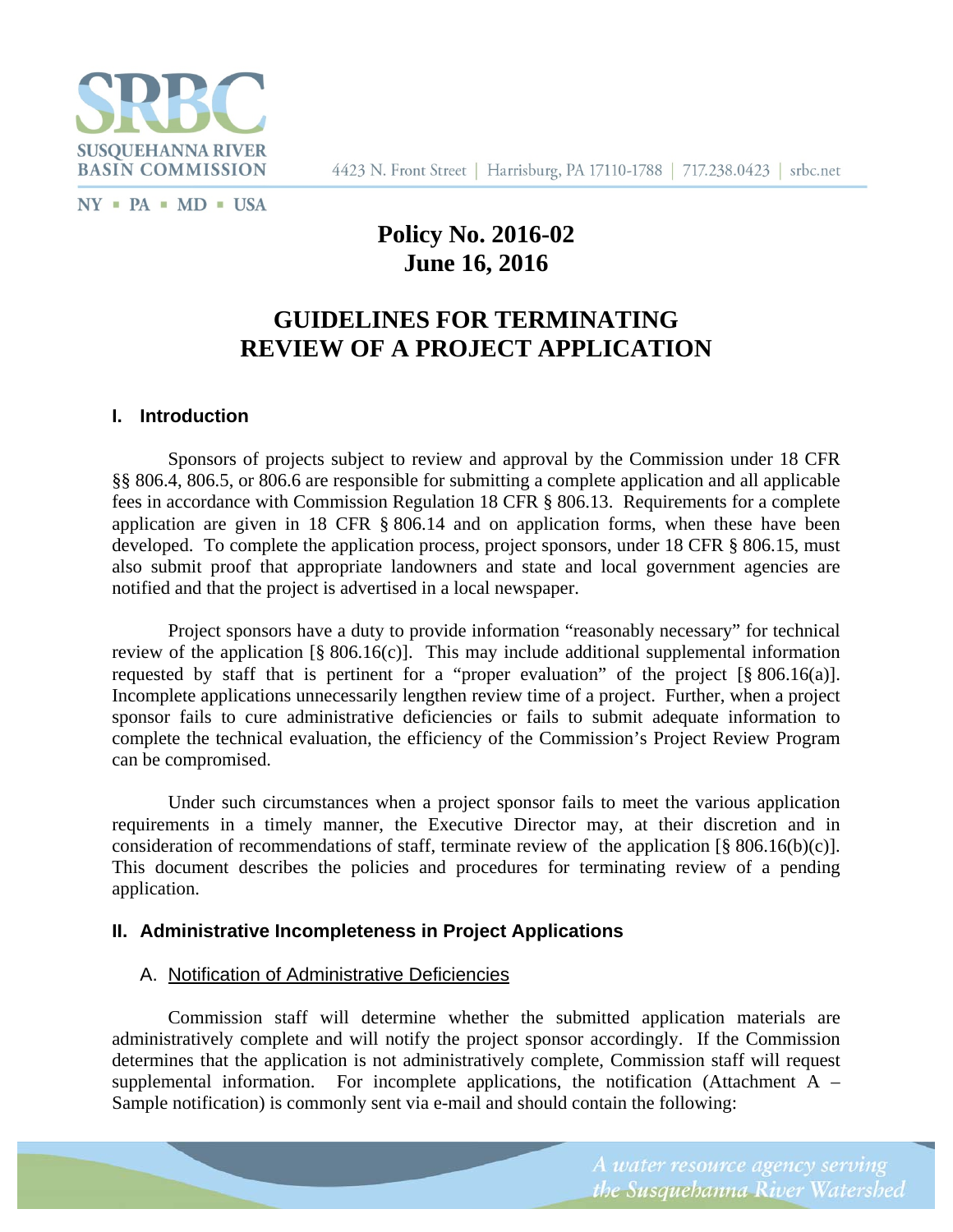- 1. The project name, SRBC pending number, and the date the application was received.
- 2. A list of administrative deficiencies and specific information necessary to address the deficiencies.
- 3. A prescribed timeframe (typically 30 days) to satisfy the deficiencies, pursuant to  $§ 806.16(b).$
- 4. A recommendation to contact staff if there are questions or anticipated difficulties with meeting the deadline.
- 5. Information that failure to respond and satisfy administrative deficiencies within the prescribed time period may result in termination of review.
- 6. The appropriate staff contact(s).

 Once all deficiencies are addressed or if the application was complete upon original receipt, a courtesy e-mail (*preferred*) or letter to the project sponsor should acknowledge and give the date of administrative completeness. Upon determination of administrative completeness, technical review may commence.

## B. Failure to Address Administrative Incompleteness

 If the project sponsor is non-responsive or does not cure all administrative deficiencies within the prescribed time, Commission staff will notify the project sponsor of pending termination of review. The Notice of Intent to Terminate Review Due to Administrative Incompleteness (Attachment B) should be sent by first-class mail and contain the following:

- 1. The project name, SRBC pending number, date the application was received, date of administrative incompleteness notification, and date(s) and summary of any subsequent correspondence.
- 2. A prescribed timeframe (20 days from the date of the notice) for response.
- 3. Available options for action:
	- a. Satisfy all administrative deficiencies within 20 days.
	- b. Request an extension from the Executive Director, noting that good cause must be demonstrated for such an extension (*see Sections V and VI; 'Extensions' and 'Suspension of Review'*)*.*
	- c. Voluntarily withdraw the application. Project sponsors who voluntarily withdraw applications during administrative review may be eligible for a refund of up to 50 percent of required application fees at the discretion of the Executive Director and in accordance with the Regulatory Program Fee Schedule.
	- d. Do nothing or otherwise fail to properly correct deficiencies. The Commission will proceed to terminate review of the application, resulting in forfeiture of all application fees.
- 4. The appropriate staff contact(s).

 If the project sponsor does not adequately respond to the Notice of Intent to Terminate Review Due to Administrative Incompleteness, the Project Review Manager may proceed with termination of review of the application.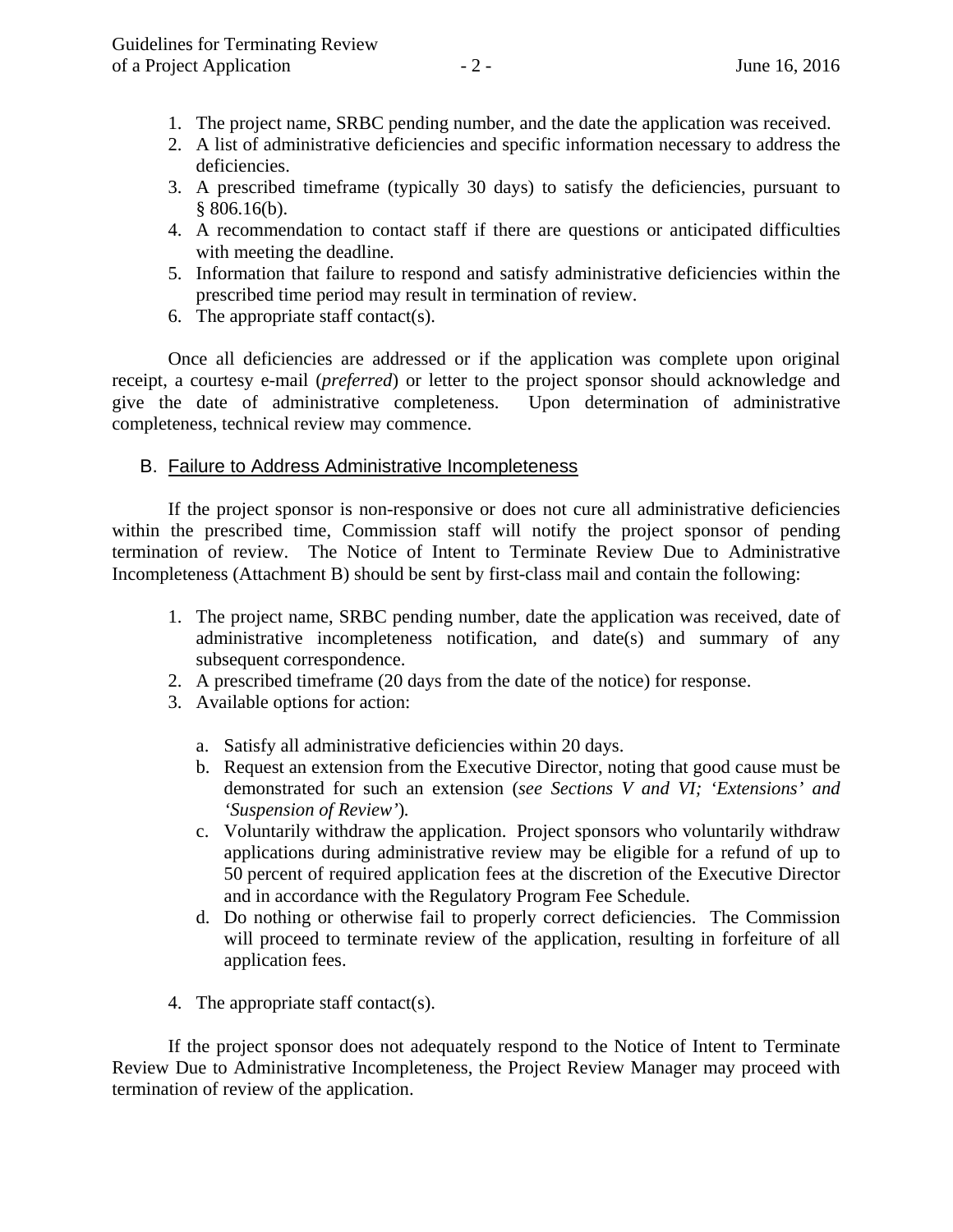## **III. Technical Deficiencies in Project Applications**

### A. Notification of Technical Deficiencies

 Commission staff will conduct a technical review of complete applications according to standards set forth in Part 806, Subpart C. Commission staff will notify the project sponsor in writing of any technical deficiencies and of any additional information necessary for proper review of the project, specifying a reasonable timeframe for response [§ 806.16(b)]. Commission staff should strive to identify and include all deficiencies and information requests into a single written document.

 Notification by e-mail or letter is generally acceptable. Commission staff should use their judgment to determine the type and formality of correspondence; considerations may include, but are not limited to, the nature of the deficiencies, ongoing communication and cooperation of the project sponsor, a working relationship with the project consultant, and the level of public interest in the project.

The technical deficiency notification (Attachment C) should contain the following:

- 1. The project name, SRBC pending number, and date the application was received.
- 2. A list of technical deficiencies and specific materials/information necessary to address these deficiencies.
- 3. A reasonable time for a response to address deficiencies. Typically 60 days is a reasonable timeframe for staff consideration. Less time may be appropriate for simple information requests or to meet deadlines associated with actions at an upcoming Commission meeting. More time may be allotted if data collection or additional analysis is anticipated to delay response. Commission staff may also discuss a proposed timeframe with the project sponsor and consultant to determine a reasonable deadline.
- 4. A recommendation to contact staff with questions or to discuss deficiencies. The project sponsor should seek clarification about deficiencies and schedule any related meetings with Commission staff as soon as practicable (typically within 30 days from the date of the notice*).*
- 5. Information that failure to respond and satisfy technical deficiencies within the prescribed time period may result in termination of application review and forfeiture of all fees.
- 6. The appropriate staff contact(s).

 If all deficiencies are addressed within the prescribed time period, Commission staff will resume technical review and prepare recommendations for Commission action.

## B. Failure to Address Technical Deficiencies

 If the project sponsor is non-responsive or does not cure all of the technical deficiencies within the prescribed time (and is not granted an extension), Commission staff will notify the project sponsor of pending termination of review. The Notice of Intent to Terminate Review Due to Technical Deficiency (Attachment D) should be sent by first-class mail and contain the following: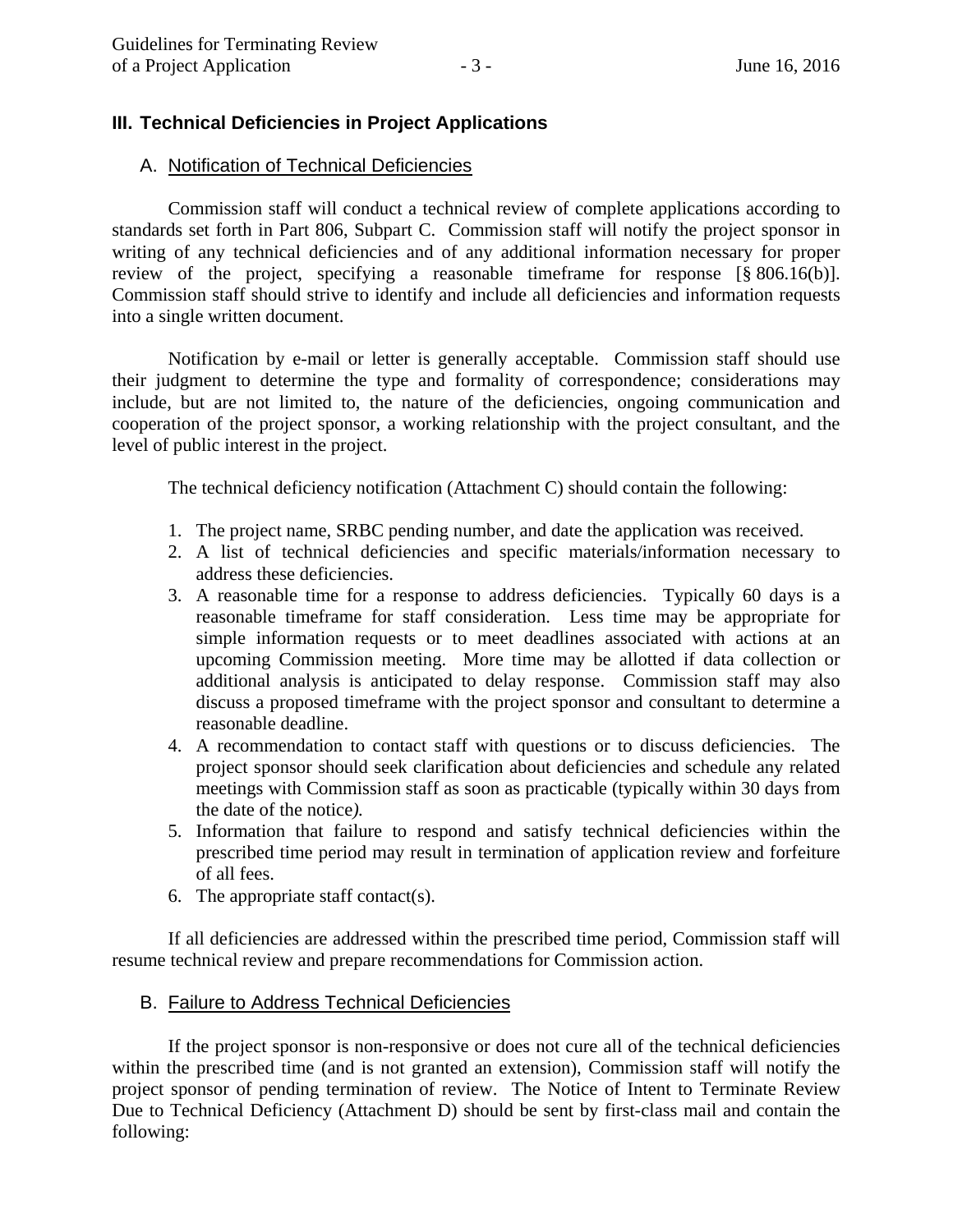- 1. The project name, SRBC pending number, date the application was received, date of administrative (in)completeness notification, date and summary of technical deficiency correspondence, and date(s) and summary of any subsequent correspondence.
- 2. A prescribed timeframe (20 days from the date of the letter) for response.
- 3. Available options for action (stating that none allow for a refund of application fees):
	- a. Satisfy all technical deficiencies, noting that if all deficiencies cannot be cured within the allotted time, the project sponsor must request an extension.
	- b. Request an extension, noting that good cause must be demonstrated for approval of such an extension by the Executive Director (*see Sections V and VI; 'Extensions' and 'Suspension of Review'*).
	- c. Voluntarily withdraw the application.
	- d. Request that review of the project continue without complete or supplemental technical information (note that a recommendation for denial is likely).
	- e. Do nothing or otherwise fail to properly correct deficiencies which will result in termination of review of the application.
- 4. The appropriate staff contact(s).

 If the project sponsor fails to adequately respond to the Notice of Intent to Terminate Review Due to Technical Deficiency within the prescribed time, the Project Review Manager may:

- 1. Begin the process of terminating review of the application (*see Section IV; 'Termination of Review'*).
- 2. Direct staff to complete the technical review, if requested by the project sponsor, and issue recommendations for action to the Commission.

 The Project Review Manager should consider good-faith efforts of project sponsors when responses arrive late or do not fully address deficiencies. Judgment should be used in allowing a few extra days or permitting a project sponsor to request an extension prior to terminating application review.

## **IV. Termination of Application Review**

 Commission staff will make a formal recommendation for termination of application review by internal memorandum to the Executive Director. The recommendation should be supported by a summary of the application and subsequent correspondence, including dates and content of pertinent letters, e-mails, and meetings.

 If application review is terminated by the Executive Director, the file will be closed and formal notification (Attachment E) will be sent by first-class mail to the project sponsor, stating the basis for termination and indicating that:

1. Termination of review of the application does not constitute disapproval of the project.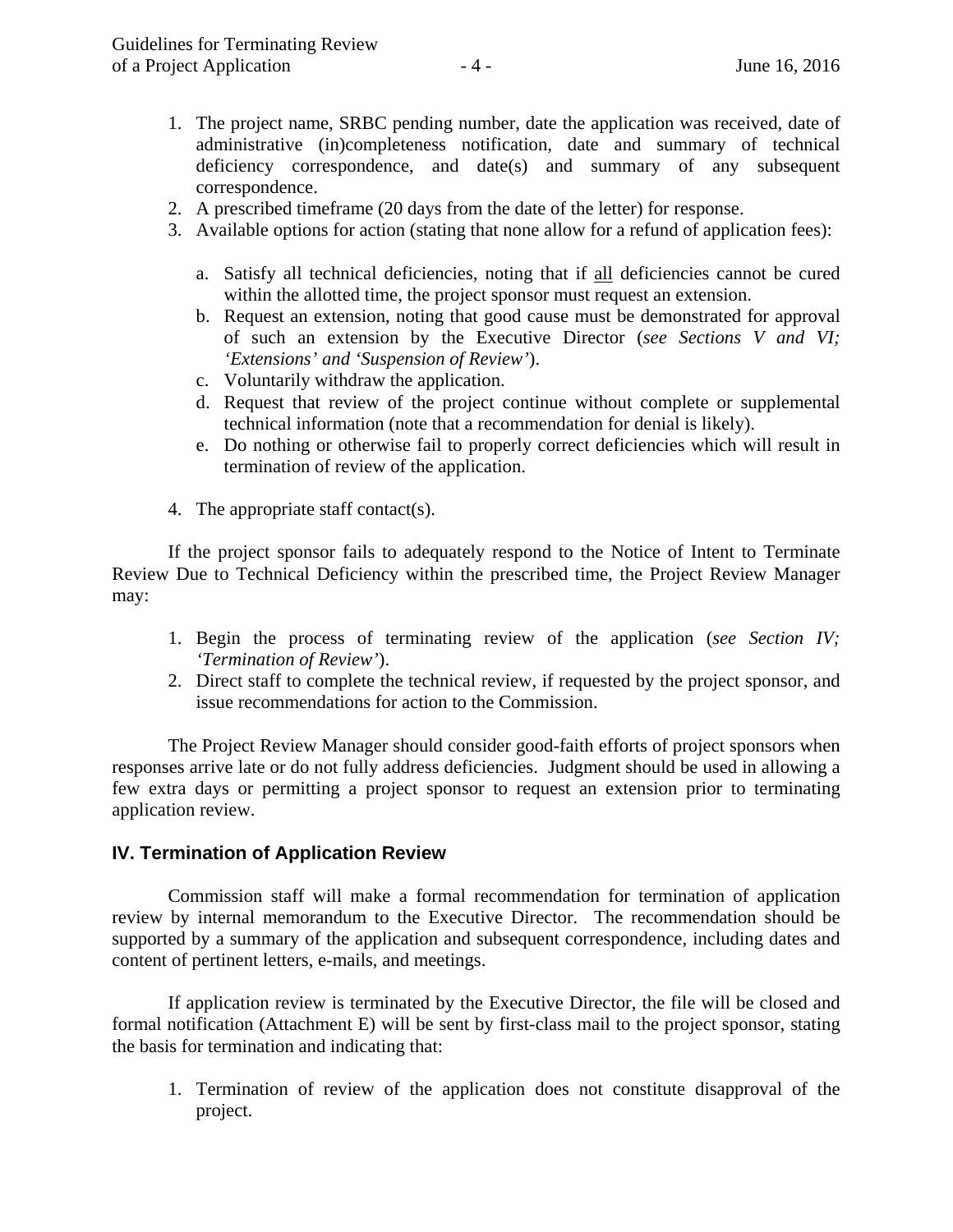- 2. The project sponsor may reapply at any time, without prejudice, by submitting a new application and all applicable fees to the Commission.
- 3. The action of termination of application review may be appealed within 30 days pursuant to 18 CFR § 808.2.

 If review is not terminated by the Executive Director, the Project Review Manager will notify the project sponsor of the status of the application – active, extended, or suspended – and will provide available options, timelines, and materials necessary for moving toward an action by the Commission.

## **V. Extensions**

 After a determination of administrative incompleteness or issuance of a technical deficiency letter, most project sponsors provide the information necessary so that review can proceed in a timely manner. If a project sponsor anticipates difficulties with meeting the deadline to resolve deficiencies, they are encouraged to contact Commission staff or arrange a meeting to discuss available options, including extensions. Extensions also may be requested by the project sponsor through correspondence. Requests for extension may be either granted by the Project Review Manager or denied for cause by the Executive Director. Note that:

- 1. It is incumbent upon the project sponsor to recognize its inability to meet a deadline and contact Commission staff as soon as practicable. If there is recognition by Project Review staff that deadlines likely will not be met, it is acceptable for them to contact the project sponsor in this regard.
- 2. Staff may inform the project sponsor that it should submit a written request for an extension, explaining the reason for the delays and proposing an alternate deadline. A request submitted by e-mail is generally acceptable; the project reviewer should use judgment in consultation with their supervisor regarding the appropriate level of formality of the request.
- 3. Commission staff will review extension requests on a case-by-case basis and issue a determination within 10 days. If formal correspondence is appropriate but staff is unable to issue a formal letter within 10 days, a courtesy e-mail in advance of the extension is appropriate.
- 4. If reasonably supported, requests for 30-day extensions may generally be honored. However, requests to defer the requirement for submitting the state application for public water suppliers shall be denied. No extensions will be granted in order to delay payment of applicable fees.

After issuance of a Notice of Intent to Terminate Review, extensions may be requested and granted; however, at this stage in the process, if the request is subject to greater scrutiny by Commission staff, the Executive Director will review staff's recommendations and issue a determination on the request for extension. Note that:

- 1. A formal written request for extension must be submitted to the Commission with demonstrable issues that are the cause of delay and must offer a new deadline.
- 2. Project Review staff will review extension requests on a case-by-case basis and make a recommendation for consideration by the Executive Director.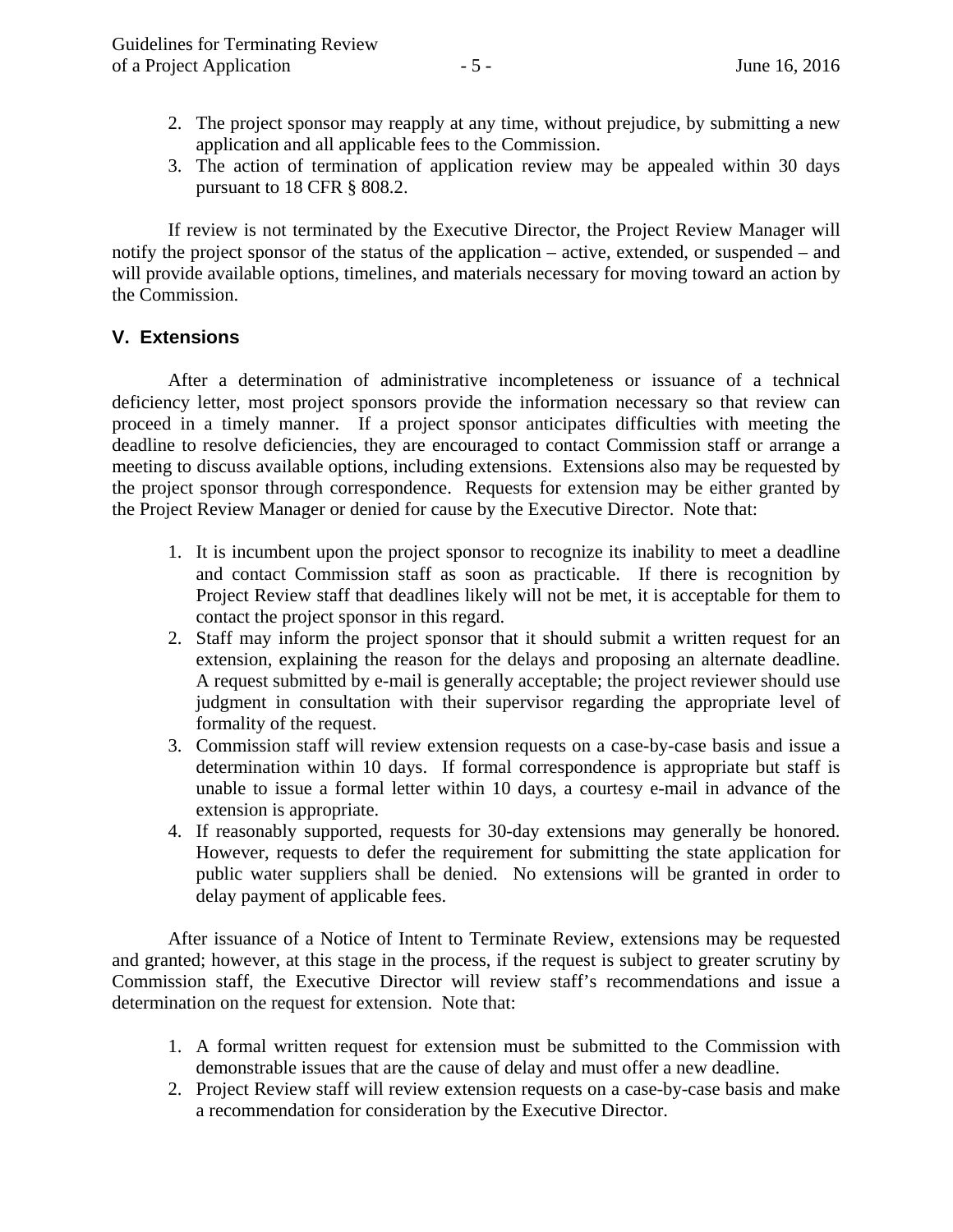3. Upon the decision by the Executive Director, a letter of determination (Attachment F) should be issued by staff within 10 days.

### **VI. Suspension of Review**

 If a project has been disapproved or denied by the lawful actions of any member jurisdiction and the project sponsor provides proof of appeal of the denial, Commission staff will formally recommend to the Executive Director that review of an application be suspended under § 806.21(c) and Commission Policy No. 98-05.

 The Executive Director will review staff's recommendation on a case-by-case basis. In the event that a sponsor does not appeal a denial by a member jurisdiction, the Project Review Manager will proceed with termination of review of the associated application.

Commission staff may also recommend a suspension of review if:

- 1. Additional technical information (reports, testing, or study) is necessary to render a sound decision, and cannot be completed within 90 days.
- 2. Coordination of permits with agencies of member jurisdictions will delay review.
- 3. A request from a project sponsor provides sufficient justification such as:
	- a. Temporary financial conditions impacting the feasibility of the project.
	- b. Permit action by a member jurisdiction is temporarily deferred or delayed.
	- c. The project is on hold due to circumstances beyond the project sponsor's control.

 Commission staff will review suspension requests on a case-by-case basis and provide recommendations to the Executive Director.

 Upon suspension of review of a project, the Commission will send written notification under signature of the Executive Director (Attachment G) to the project sponsor that contains the following:

- 1. Due to actions by a member jurisdiction or for other reasons listed above, review of the application has been suspended.
- 2. The suspension will last for a designated period of time. Suspension due to actions by a member jurisdiction will last until resolution of the appeal, but not more than a period of 3 years, after which review of the application may be terminated. Suspension for other reasons should last for a reasonable period as assigned by the Commission, after which review of the application may be terminated.
- 3. Review of the application will resume when the issues responsible for the suspension are resolved. If review was suspensed due to actions by a member jurisdiction, the project sponsor must provide a certified copy of a decision reversing the disapproval or denial of a member jurisdiction.
- 4. The application may be voluntarily withdrawn by the project sponsor.
- 5. If not resolved or withdrawn, review of the application will ultimately be terminated.
- 6. If review is terminated, the project sponsor may reactivate the application by reapplying to the Commission (under the applicable fee schedule), providing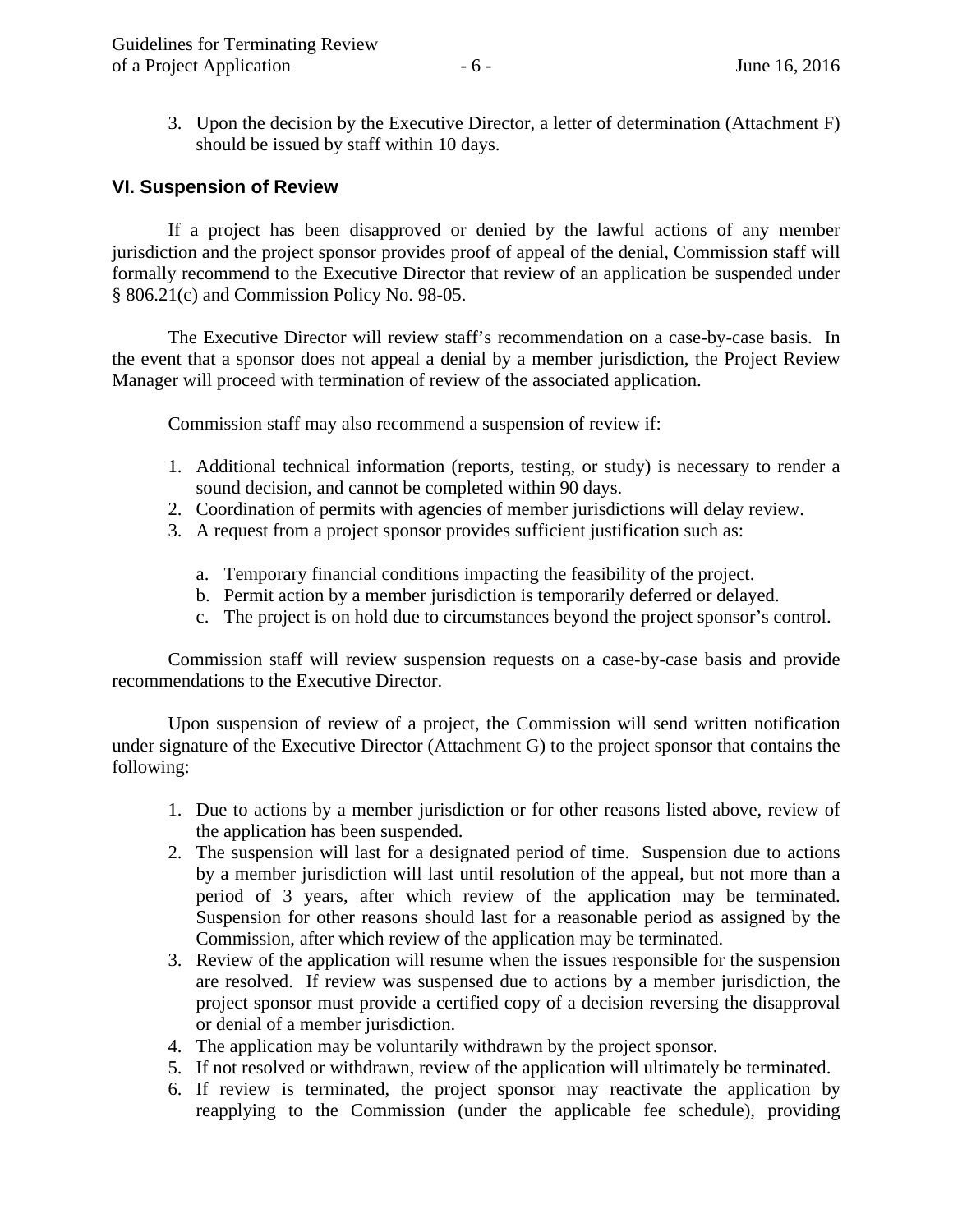evidence of the receipt of all necessary governmental approvals, and updating pertinent information about the project.

 Upon expiration of the suspension period, the status of the application should be evaluated. At that time, the review of the application may be terminated or review may be suspended for an additional period through recommendations to the Executive Director. All suspended applications should be listed and informally evaluated annually.

 Approval, disapproval, withdrawal, or termination of review of an application is generally preferred over suspension of technical review. An application that is otherwise technically viable may have its review suspended pending other jurisdictional decisions, economic circumstances, or other circumstances beyond the project sponsor's control. All other applications will be subject to decision for approval, denial, or termination of review.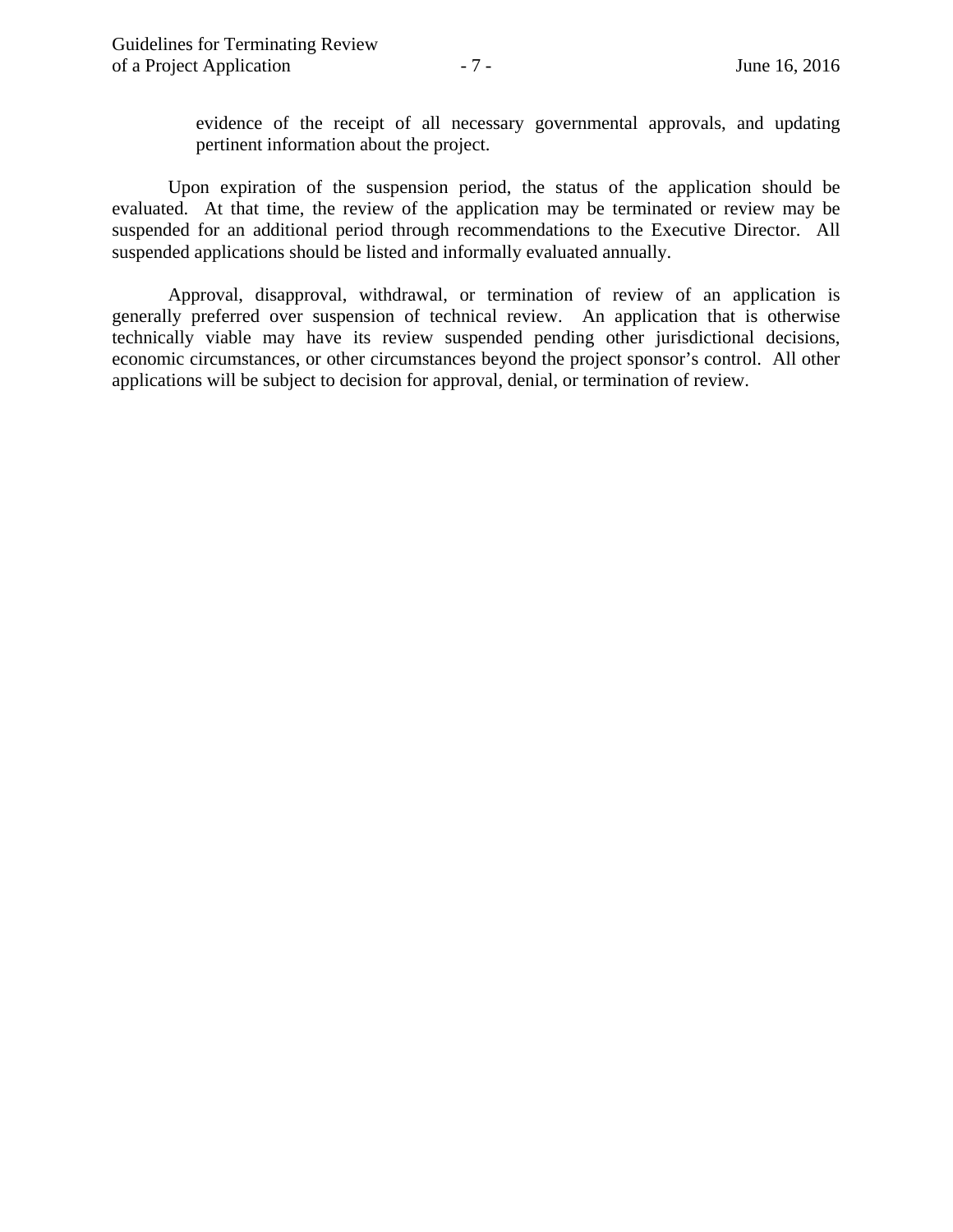## **Attachment A – Sample Administrative Incompleteness Notice**

To: Project Sponsor Contact

From: Project Review Staff

## Subject: Notice of Application Review for Project Name; Source; Commission Pending No. xxxx-xxx

The Susquehanna River Basin Commission (Commission) received an application from project sponsor for a surface water withdrawal/groundwater withdrawal/consumptive use in Township, County, State, on date. The application requested the surface water withdrawal/groundwater withdrawal/consumptive use (30-day average or peak day) of x.xxx million gallons per day (mgd) from source for purpose. The application is currently under administrative review by Commission staff and this notice serves to summarize initial administrative findings, identify deficiencies, and establish a path forward.

Based on the submitted information, Commission staff determined that the application is administratively incomplete. The following items are necessary to make your application administratively complete:

- 1. **Required Information under Commission Regulation 18 CFR § 806.14 for Contents of Application:**
- 2. **Public Notification Requirements under Commission Regulation 18 CFR § 806.15 :**
- 3. **Application Fees under Commission Regulation 18 CFR § 806.35:**
- 4. **Aquatic Resource Survey:**

All of the above-referenced forms and/or applications are available for download from our website (www.srbc.net) under the "Forms and Applications" tab.

In accordance with Commission Regulation 18 CFR § 806.16, please remit all of the requested information in one submittal within 30 days (**date certain**). Until these outstanding materials are received, your application remains administratively incomplete. Failure to provide the required information by the specified date may result in termination of review of the application and forfeiture of application fees.

When the administrative deficiencies are corrected, the application will be assigned to a technical reviewer. Should additional information be required upon further review of the project, you will be notified by Commission staff.

Should you have any questions regarding the review process, or if Commission staff can assist you in any way, please contact me.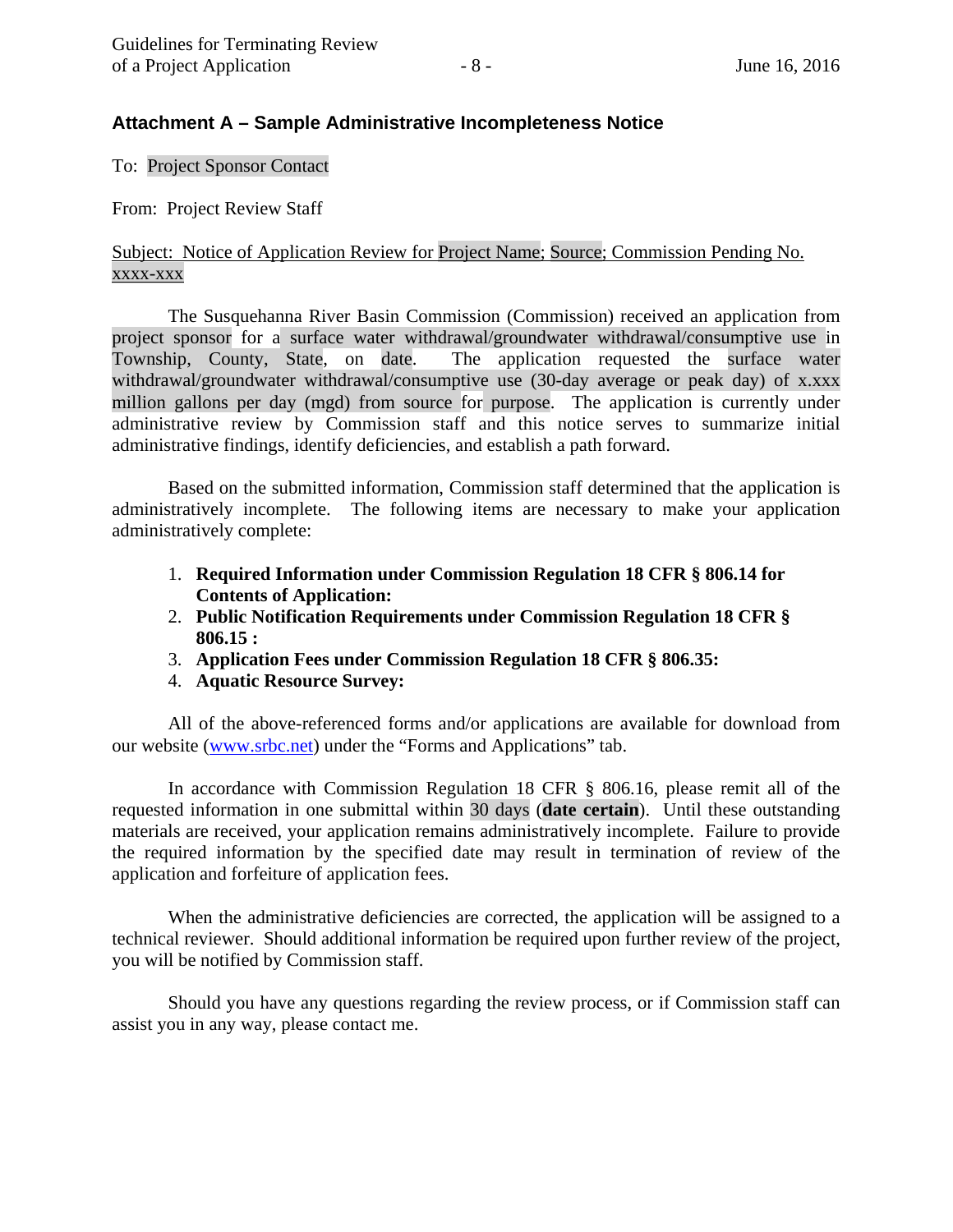# **Attachment B – Notice of Intent to Terminate Review Due to Administrative Incompleteness**

## Re: **NOTICE OF INTENT TO TERMINATE REVIEW** Administrative Incompleteness of Application for Type; Project Name – Source; Municipality, County, State; Commission Pending No. xxxx-xxx

### Dear Project Sponsor Contact:

In our notice to you of (date) (attached), Susquehanna River Basin Commission (Commission) staff provided you with a list of administrative deficiencies for the abovereferenced application, received (date). We provided you with 30 days to correct these deficiencies.

The time for submission of the necessary information has now expired and the Commission notes that you have (choose one) failed to submit any response to the Commission **OR** submitted corrections on (date) that fail to satisfy all of the deficiencies noted in our first letter. The outstanding deficiencies include \_\_\_\_.

Due to the failure to complete your application, this letter notifies you that the Commission's Executive Director intends to terminate review of your application.

To avoid termination of review, you may choose one of the following actions by responding in writing to the Commission:

- 1. Satisfy all administrative deficiencies at which time normal processing of your application will resume.
- 2. Request an extension of time to satisfy deficiencies; however, good cause and appropriate supporting documentation are necessary for such extension. Commission staff will consider the request and present recommendations to the Executive Director.
- 3. Voluntarily withdraw the application without prejudice. Under this option, you may be eligible for a refund of up to 50 percent of required application fees in the discretion of the Executive Director and in accordance with the Regulatory Program Fee Schedule.

Failure to choose and complete one of these actions within **20 days** of the date of this letter will result in termination of review of the application. All application fees will be forfeited upon termination.

Should you have any questions regarding this matter or the Commission's Project Review Program, please contact me at (717) 238-0423, extension xxxx or e-mail address.

Sincerely,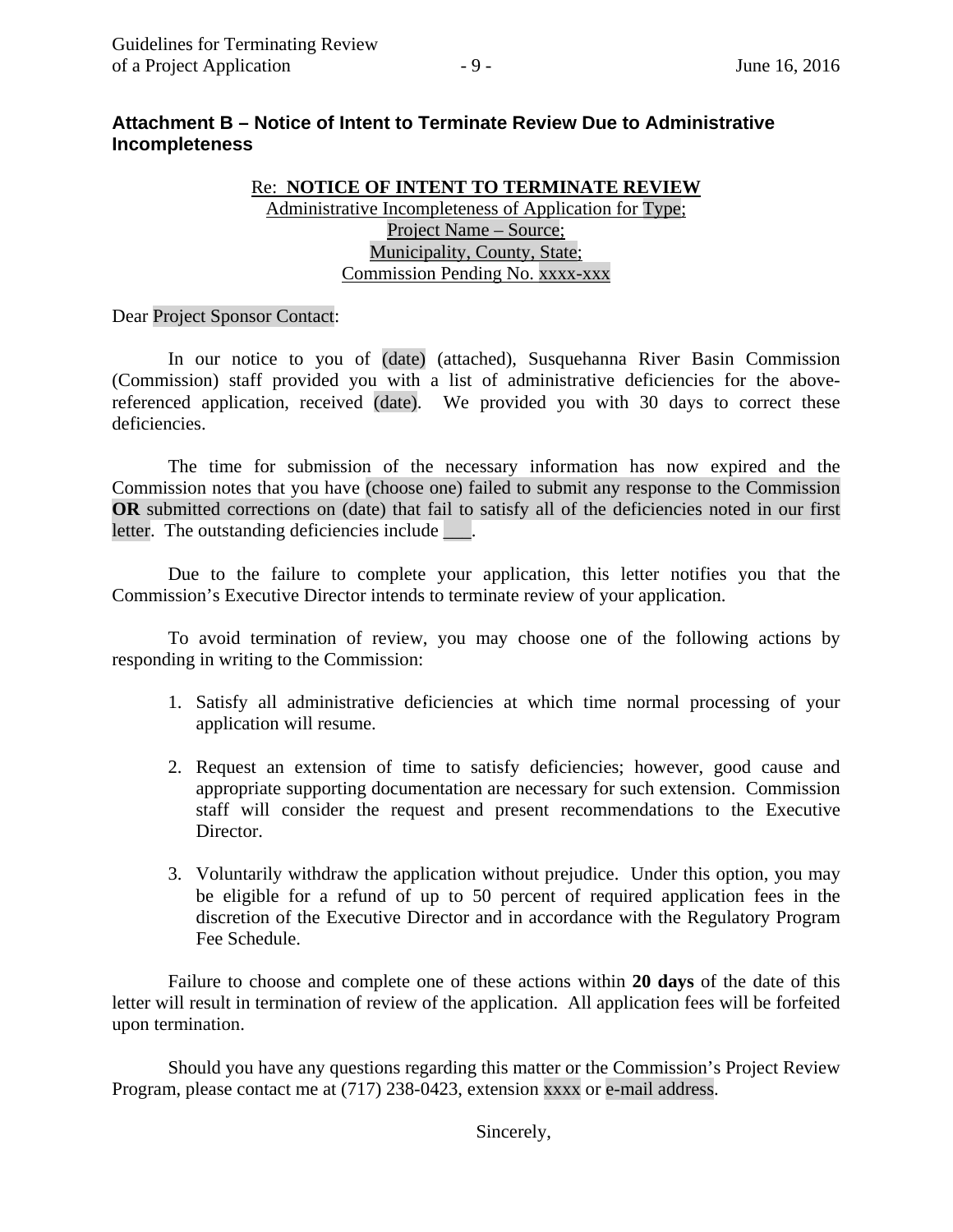## **Attachment C – Technical Deficiency Notification**

Re: Notice of Technical Review for Project; Application for Type; Project Name – Source; Municipality, County, State; Commission Pending No. xxxx-xxx

Dear Project Sponsor Contact:

The Susquehanna River Basin Commission (Commission) received an application from project sponsor for a surface water withdrawal/groundwater withdrawal/consumptive use in Township, County, State, on date. The application requested the surface water withdrawal/groundwater withdrawal/consumptive use (30-day average or peak day) of x.xxx million gallons per day (mgd) from source for purpose. The application is currently under technical review by Commission staff and this letter serves to summarize initial findings, identify deficiencies, and establish a path forward.

Based on materials submitted, Commission staff has determined that more information is necessary for a proper technical evaluation of the project. The following items are necessary to complete technical review of your project:

1. \_\_  $2.$  $3. \_$ 

In accordance with Commission Regulation 18 CFR § 806.16, please remit all of the requested information in one submittal within 60 days (**date certain**). Until these outstanding materials are received, your application will not be processed. Failure to provide the required information by the specified date may result in termination of review of the application and forfeiture of submitted fees.

If/when the deficiencies are corrected, technical review will resume. Should additional information be required upon further review of the project, you will be notified by Commission staff.

Should you have any questions regarding the review process or these technical matters, or if Commission staff can assist you in any way, please contact project reviewer at (717) 238-0423, extension xxxx. If you would like to meet with Commission staff to discuss these issues, please contact the project reviewer within 30 days.

Sincerely,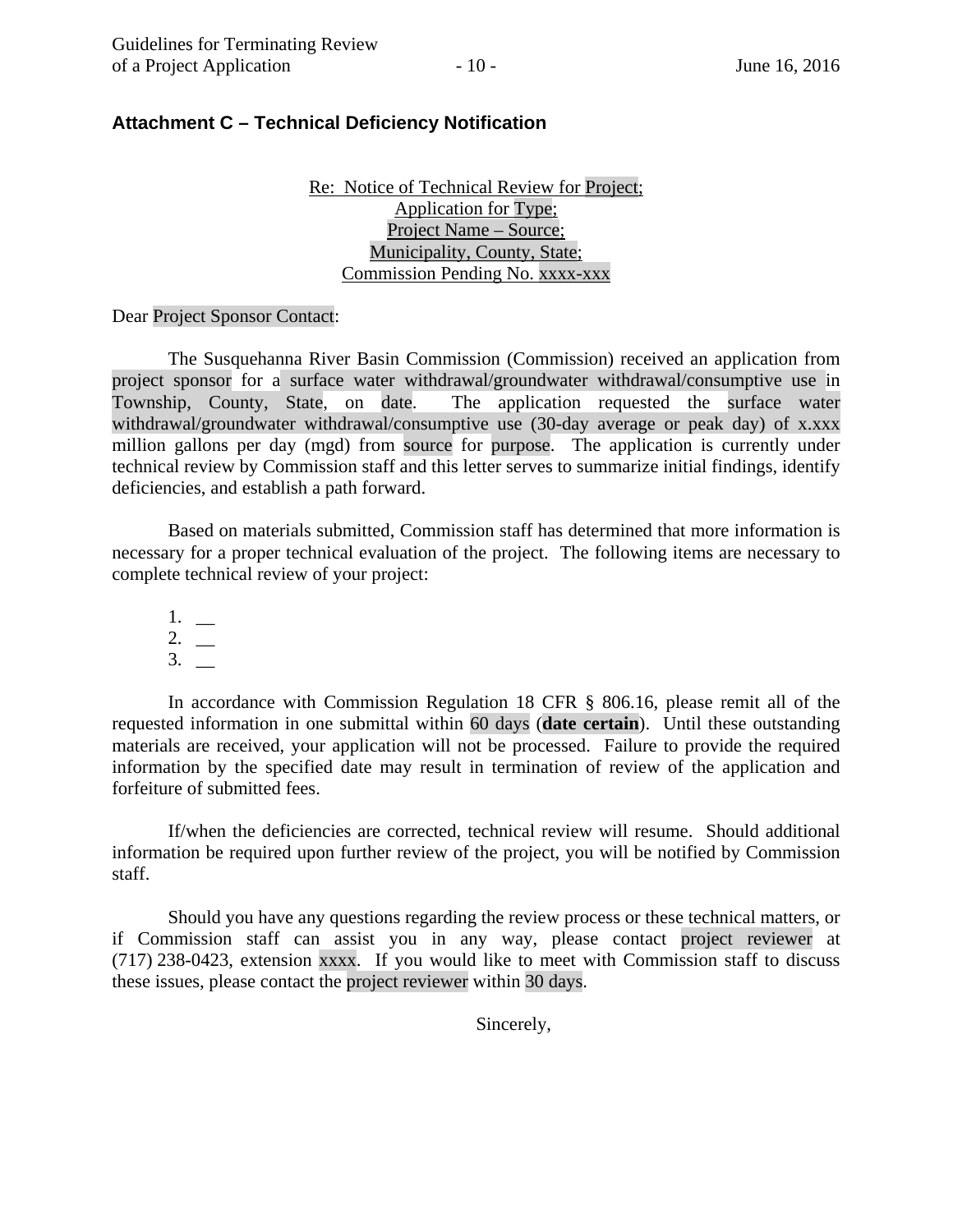# **Attachment D – Notice of Intent to Terminate Review Due to Technical Deficiencies**

### Re: **NOTICE OF INTENT TO TERMINATE REVIEW**;

Technical Deficiency of Application for Type; Project Name – Source; Municipality, County, State; Commission Pending No. xxxx-xxx

#### Dear Project Sponsor Contact:

The purpose of this letter is to notify you that the Susquehanna River Basin Commission (Commission) intends to terminate review of the above-referenced application, received (date), by which Project Name is requesting a surface water/groundwater withdrawal/consumptive use from source.

The basis for termination of review is your failure to properly or adequately address the technical deficiencies described in previous correspondence *(cite letters, dates, attach if necessary)*.

To avoid termination of review, you may choose one of the following actions by responding in writing to the Commission:

- 1. Submit necessary information. If all required information cannot be submitted within the allotted time, the project sponsor must request an extension in writing as described below or be subject to termination.
- 2. Request an extension in writing; however, good cause and appropriate supporting information are necessary for such extension. Commission staff will consider the request and present recommendations to the Executive Director.
- 3. Request in writing that the Commission take action on the merits of the application with existing information at the upcoming (date) Commission meeting. If you wish to do so, please submit such notice to the Commission. Please note that Commission staff will likely recommend denial of your request as submitted.
- 4. Voluntarily withdraw the application, without prejudice, by so notifying the Commission in writing. If the application is withdrawn, the action will not be advertised in the meeting notice, no action will be taken by the Commission at the upcoming meeting, and the application file will be closed.

 Failure to choose and complete one of these actions within **20 days** of the date of this letter will result in termination of review of the application.

Please note that due to the stage in processing of your application, you will not be entitled to any refund of the application fee, regardless of the option chosen.

Should you have any questions regarding this matter or the Commission's Project Review Program, please contact project reviewer at (717) 238-0423, extension xxxx.

Sincerely,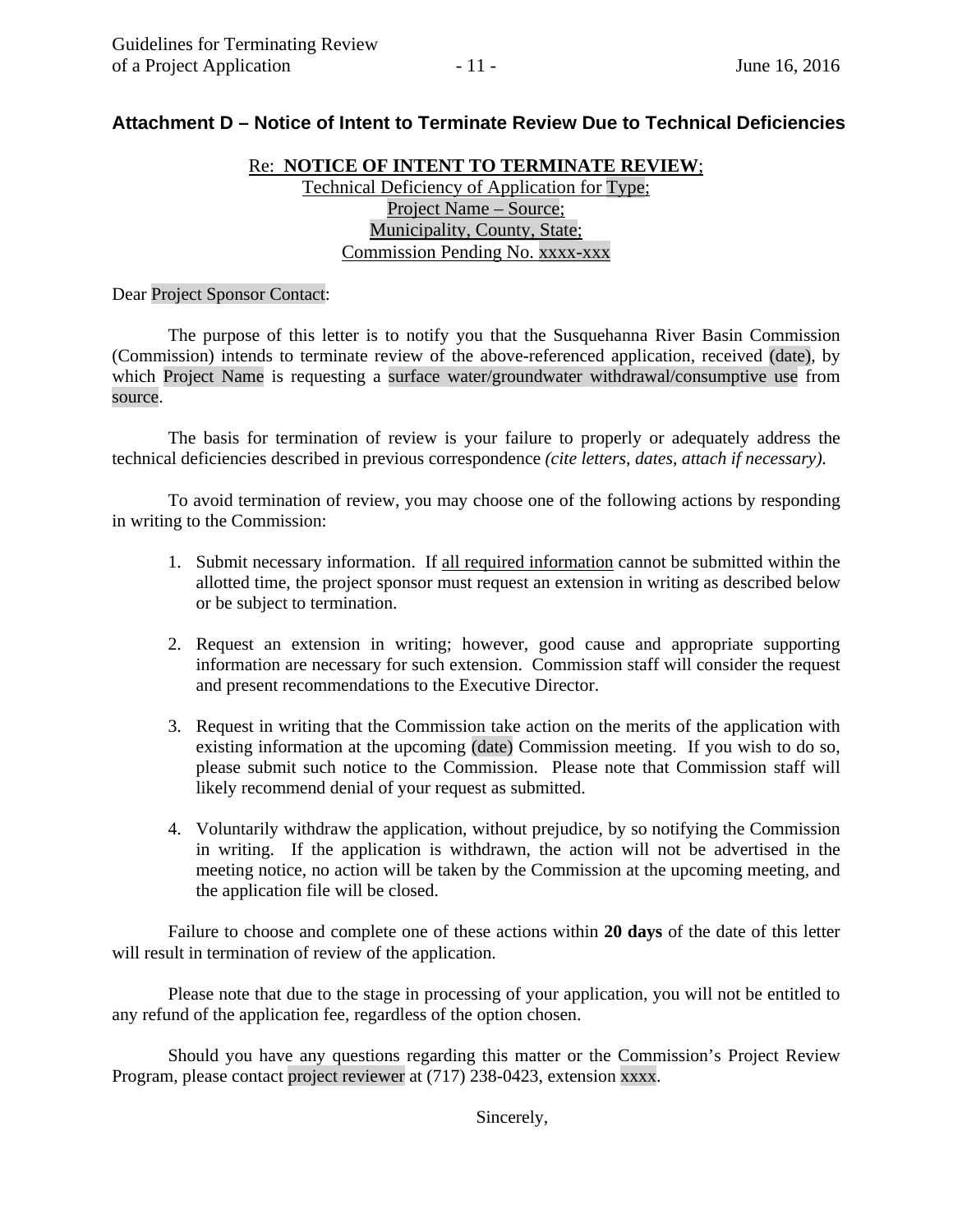## **Attachment E – Termination of Application Review Letter**

## Re: **NOTICE OF TERMINATION OF REVIEW**; Application for Type; Project Name – Source; Municipality, County, State; Commission Pending No. xxxx-xxx

#### Dear Project Sponsor Contact:

The purpose of this letter is to notify you that the Susquehanna River Basin Commission (Commission) has terminated review of the above-referenced application, received date, through which Project Name requested a surface water/groundwater withdrawal/consumptive use from source for the purpose of

A letter providing notice of intent to terminate was sent to Project Name by both firstclass and certified mail on Date. The letter documented the basis for the termination and offered options that could be pursued within twenty (20) days to avoid termination. Project Name has failed to adequately respond to that notice and, consequently, review of the application is hereby terminated. The project file will be closed and all fees are hereby forfeited.

Please be aware that termination of review of the application does not constitute disapproval of the project. Project Name may reapply at any time, without prejudice, by submitting a new application and applicable fees to the Commission.

In accordance with Commission Regulation 18 CFR § 808.2, Project Name may appeal this decision within thirty (30) days of receipt of this letter.

 Please contact Project Review Manager at (717) 238-0423, extension xxxx or e-mail address, if you have any questions or concerns regarding the determination cited herein.

Sincerely,

Executive Director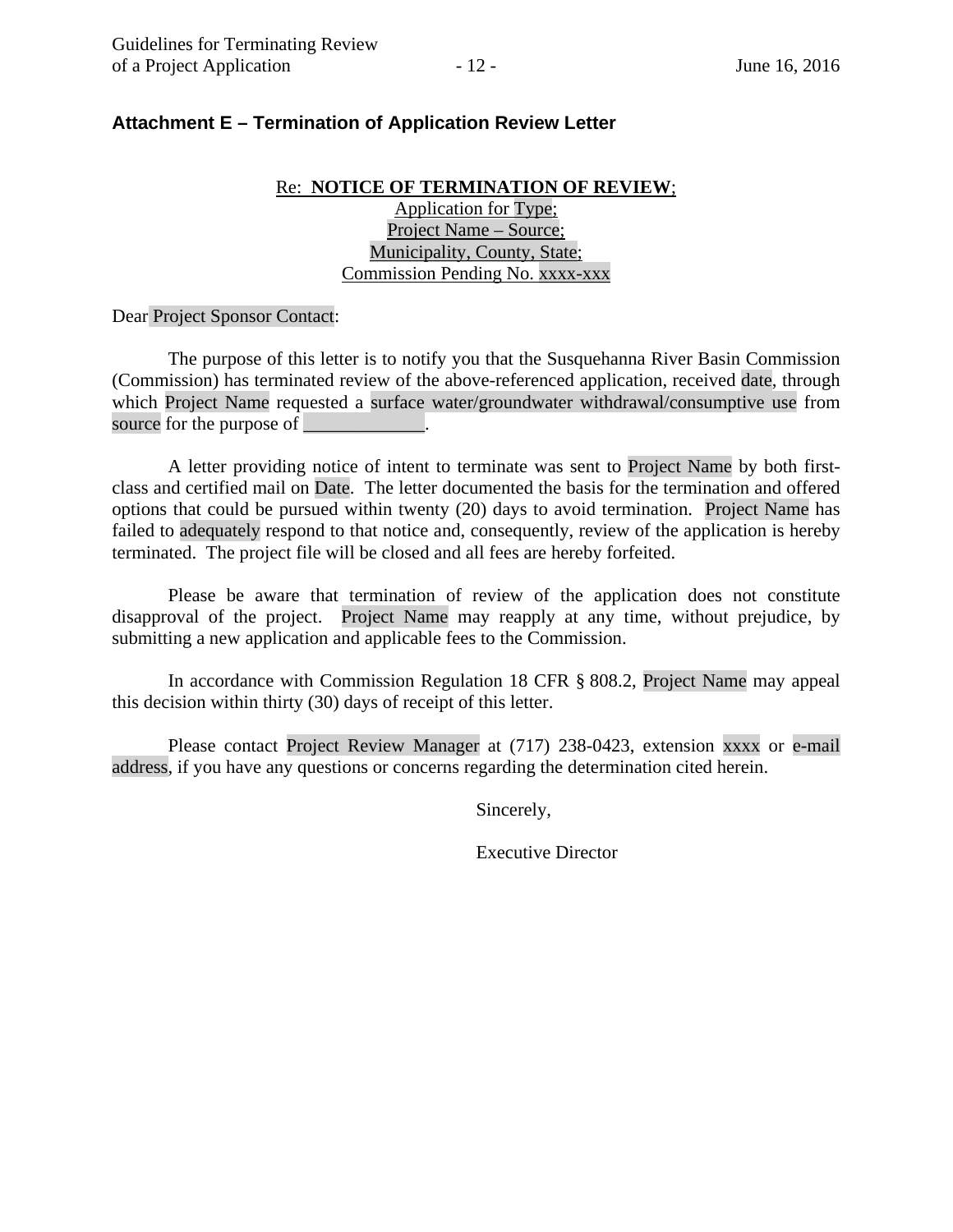## **Attachment F – Formal Extension Approval/Denial Letter**

## Re: **NOTICE OF APPROVAL/DENIAL OF EXTENSION**; Application for Type; Project Name – Source; Municipality, County, State; Commission Pending No. xxxx-xxx

Dear Project Sponsor Contact:

This is in response to your request for extension of \_\_\_\_\_\_\_\_\_\_ to address \_ Upon review of the information submitted, your request is hereby granted. This extension is effective immediately and will expire in days.

Please review previous correspondence and respond to all outstanding deficiencies prior to expiration of this extension. Failure to do so will result in termination of review of the application and possible forfeiture of all fees.

**OR** 

This is in response to your request for extension of \_\_\_\_\_\_\_\_\_ to address Upon review of the information submitted and a finding that the extension request is not adequately supported, your request is hereby denied (use Executive Director's signature below). Failure to address outstanding deficiencies within the previously allotted timeframe will result in termination of review of the application and forfeiture of all fees.

Should you have any questions regarding this matter or the Commission's Project Review Program, please contact Project Review Manager at (717) 238-0423, extension xxxx or e-mail address.

Sincerely,

Manager, Project Review

## **OR (if denied)**

Executive Director